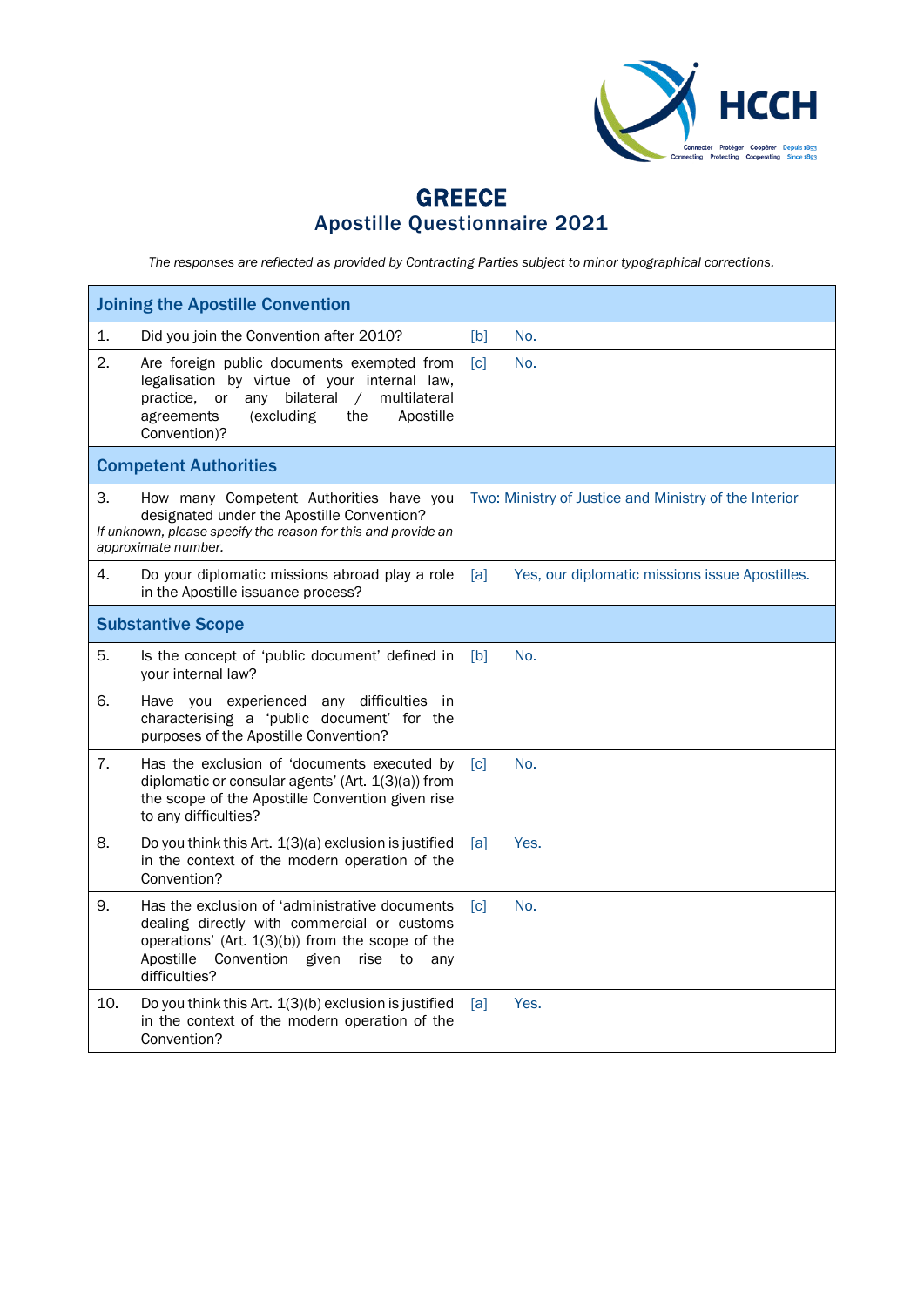| 11. | Do you issue (outgoing) or accept (incoming)<br>Apostilles for any of the following categories of<br>document?                                                                                                                                |                                                                                                                                                                                           |                                                                        |                                                                                                             | <b>Issue</b> |  | Accept |
|-----|-----------------------------------------------------------------------------------------------------------------------------------------------------------------------------------------------------------------------------------------------|-------------------------------------------------------------------------------------------------------------------------------------------------------------------------------------------|------------------------------------------------------------------------|-------------------------------------------------------------------------------------------------------------|--------------|--|--------|
|     |                                                                                                                                                                                                                                               |                                                                                                                                                                                           |                                                                        | Certificates of origin                                                                                      |              |  |        |
|     |                                                                                                                                                                                                                                               | <b>Export licences</b><br>Import licences                                                                                                                                                 |                                                                        |                                                                                                             |              |  |        |
|     |                                                                                                                                                                                                                                               |                                                                                                                                                                                           |                                                                        |                                                                                                             |              |  |        |
|     |                                                                                                                                                                                                                                               |                                                                                                                                                                                           |                                                                        | Health and safety certificates<br>issued by the relevant<br>government authorities or<br>agencies           |              |  |        |
|     |                                                                                                                                                                                                                                               |                                                                                                                                                                                           | Certificates of products<br>registration<br>Certificates of conformity |                                                                                                             |              |  |        |
|     |                                                                                                                                                                                                                                               |                                                                                                                                                                                           |                                                                        |                                                                                                             |              |  |        |
|     |                                                                                                                                                                                                                                               |                                                                                                                                                                                           |                                                                        | End user certificates<br>(i.e. documents certifying that the<br>buyer is the end user of acquired<br>goods) |              |  |        |
|     |                                                                                                                                                                                                                                               | Commercial invoices                                                                                                                                                                       |                                                                        |                                                                                                             |              |  |        |
|     | <b>Apostille Process</b>                                                                                                                                                                                                                      |                                                                                                                                                                                           |                                                                        |                                                                                                             |              |  |        |
|     | <b>Certification of Public Documents</b>                                                                                                                                                                                                      |                                                                                                                                                                                           |                                                                        |                                                                                                             |              |  |        |
| 12. | Do any of your public documents require some<br>other intermediate certification<br>before the<br>issuance of an Apostille?                                                                                                                   | No, an intermediate certification is not required<br>[b]<br>for any public document; Apostilles are issued directly<br>upon the public document.                                          |                                                                        |                                                                                                             |              |  |        |
|     | <b>Requesting an Apostille (Outgoing)</b>                                                                                                                                                                                                     |                                                                                                                                                                                           |                                                                        |                                                                                                             |              |  |        |
| 13. | How can an Apostille be requested?                                                                                                                                                                                                            | [a]                                                                                                                                                                                       | In person.                                                             |                                                                                                             |              |  | X      |
|     |                                                                                                                                                                                                                                               | [b]                                                                                                                                                                                       | By post.                                                               |                                                                                                             |              |  |        |
|     |                                                                                                                                                                                                                                               | [c]<br>By email.                                                                                                                                                                          |                                                                        |                                                                                                             |              |  |        |
|     |                                                                                                                                                                                                                                               | Through a website.<br>[d]                                                                                                                                                                 |                                                                        |                                                                                                             |              |  |        |
|     |                                                                                                                                                                                                                                               | [e]                                                                                                                                                                                       | Other.                                                                 |                                                                                                             |              |  |        |
| 14. | When issuing an Apostille, do you enquire about<br>the State of destination?                                                                                                                                                                  | Yes, in the application form.<br>[a]                                                                                                                                                      |                                                                        |                                                                                                             |              |  |        |
| 15. | How long does it take for an Apostille to be<br>issued?                                                                                                                                                                                       | Other requests<br>In-person request<br>(from the time of<br>(paper Apostille)<br>receipt) (paper<br>Apostille)                                                                            |                                                                        | e-Apostille requests                                                                                        |              |  |        |
|     |                                                                                                                                                                                                                                               | On the spot                                                                                                                                                                               |                                                                        |                                                                                                             |              |  |        |
| 16. | Does your Competent Authority impose a fee for<br>issuing an Apostille?                                                                                                                                                                       | Yes, but the price is dependent on, for example,<br>[b]<br>the category of public document(s), the Competent<br>Authority, or the type of application.<br>10 euros for judicial documents |                                                                        |                                                                                                             |              |  |        |
|     | <b>Issuing an Apostille (Outgoing)</b>                                                                                                                                                                                                        |                                                                                                                                                                                           |                                                                        |                                                                                                             |              |  |        |
| 17. | How is the origin of a public document verified<br>for the purpose of issuing an Apostille (i.e.<br>verification of the authenticity of the signature,<br>the capacity of the signer, and the identity of the<br>seal / stamp (Art. $5(2)$ )? | Multiple Competent Authorities.<br>[b]<br>$\left[\right]$<br><b>Multiple</b><br>separate<br>databases<br>sample<br><sub>of</sub><br>signatures / seals / stamps, all in paper form.       |                                                                        |                                                                                                             |              |  |        |
| 18. | How does a Competent Authority address<br>situations where it is unable to verify the origin<br>of the public document?                                                                                                                       | The Competent Authority will contact the issuing<br>[a]<br>authority to confirm authenticity, issue the Apostille,<br>and then add the new signature, stamp or seal to the<br>database.   |                                                                        |                                                                                                             |              |  |        |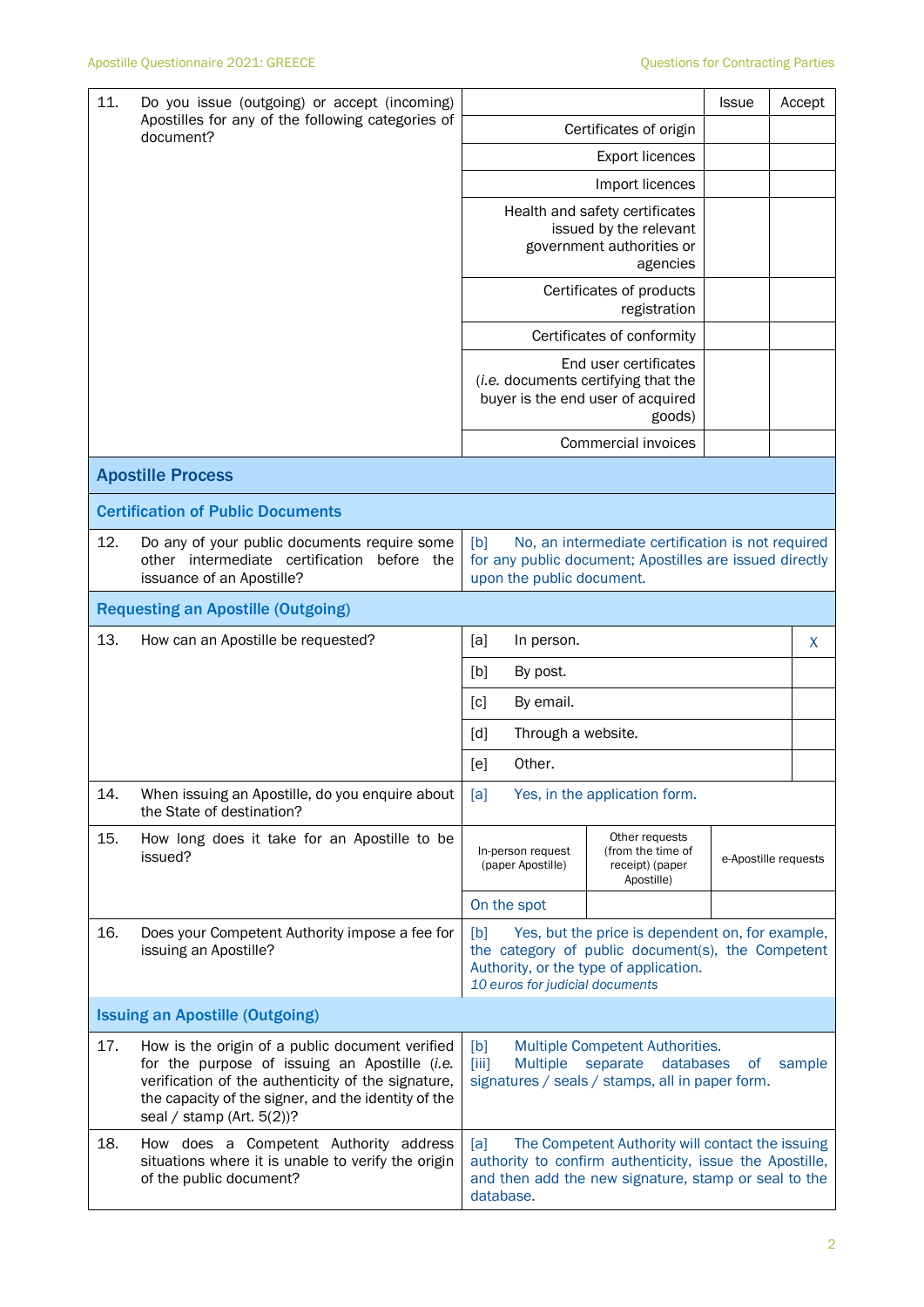| 19.                        | In what language(s) are the 10 standard items<br>of your Apostilles available?                                                                                                                 | [b]<br>In two languages.<br><b>English and French</b>                                                                                                                       |              |  |  |
|----------------------------|------------------------------------------------------------------------------------------------------------------------------------------------------------------------------------------------|-----------------------------------------------------------------------------------------------------------------------------------------------------------------------------|--------------|--|--|
| 20.                        | In what language(s) are the blank fields of your<br>Apostilles filled in?                                                                                                                      | [b]<br>In two languages.<br><b>English and French</b>                                                                                                                       |              |  |  |
| 21.                        | How are the blank fields of your Apostilles filled<br>in?                                                                                                                                      | [b]<br>Using computer software.                                                                                                                                             |              |  |  |
| <b>Apostille Registers</b> |                                                                                                                                                                                                |                                                                                                                                                                             |              |  |  |
| 22.                        | How is your Apostille register, required by<br>Article 7, maintained?                                                                                                                          | Multiple Competent Authorities.<br>[b]<br>separate register for each Competent<br>[v]<br>A<br>Authority, some in paper form, some electronic.                               |              |  |  |
| 23.                        | What particulars are contained in your Apostille<br>register?                                                                                                                                  | [a]<br>Number and date of the Apostille<br>(required).                                                                                                                      | X            |  |  |
|                            |                                                                                                                                                                                                | Name and capacity of the person signing<br>[b]<br>the document and $/$ or the name of<br>authority whose seal or stamp is affixed<br>(required).                            | X            |  |  |
|                            |                                                                                                                                                                                                | [c]<br>Name and / or type of underlying<br>document.                                                                                                                        | $\mathsf{X}$ |  |  |
|                            |                                                                                                                                                                                                | Description of the contents of underlying<br>[d]<br>document.                                                                                                               | X            |  |  |
|                            |                                                                                                                                                                                                | [e]<br>Name of the applicant.                                                                                                                                               | X            |  |  |
|                            |                                                                                                                                                                                                | State of destination.<br>$[f]$                                                                                                                                              | X            |  |  |
|                            |                                                                                                                                                                                                | Copy of the Apostille.<br>[g]                                                                                                                                               | X            |  |  |
|                            |                                                                                                                                                                                                | [h]<br>Copy of the underlying document.                                                                                                                                     | X            |  |  |
|                            |                                                                                                                                                                                                | $[1]$<br>Other.                                                                                                                                                             |              |  |  |
| 24.                        | Is there a limit to how long records can be<br>retained on the Apostille register?                                                                                                             | No.<br>[d]                                                                                                                                                                  |              |  |  |
| 25.                        | If your register is not publicly accessible, how<br>frequently do your Competent Authorities<br>receive requests to verify an Apostille they have<br>issued in the register?                   | [c]<br>Between 2 and 10 times per year.                                                                                                                                     |              |  |  |
|                            | <b>Technology &amp; the e-APP</b>                                                                                                                                                              |                                                                                                                                                                             |              |  |  |
| 26.                        | Under your internal law, do you recognise<br>electronic / digital signatures as functionally<br>equivalent to handwritten signatures (i.e. can a<br>public document be signed electronically)? | Yes.<br>[a]<br>Code of Digital Governance (Law 4727/2020).<br>Entry into force: 2020<br>https://collab.lawspot.gr/sites/default/files/mashup/feka/<br>2020/fek-184-2020.pdf |              |  |  |
| 27.                        | Under your internal law, are public documents<br>executed, or able to be executed, in electronic<br>form (whether or not they are to be used abroad<br>under the Convention)?                  | Yes.<br>[a]                                                                                                                                                                 |              |  |  |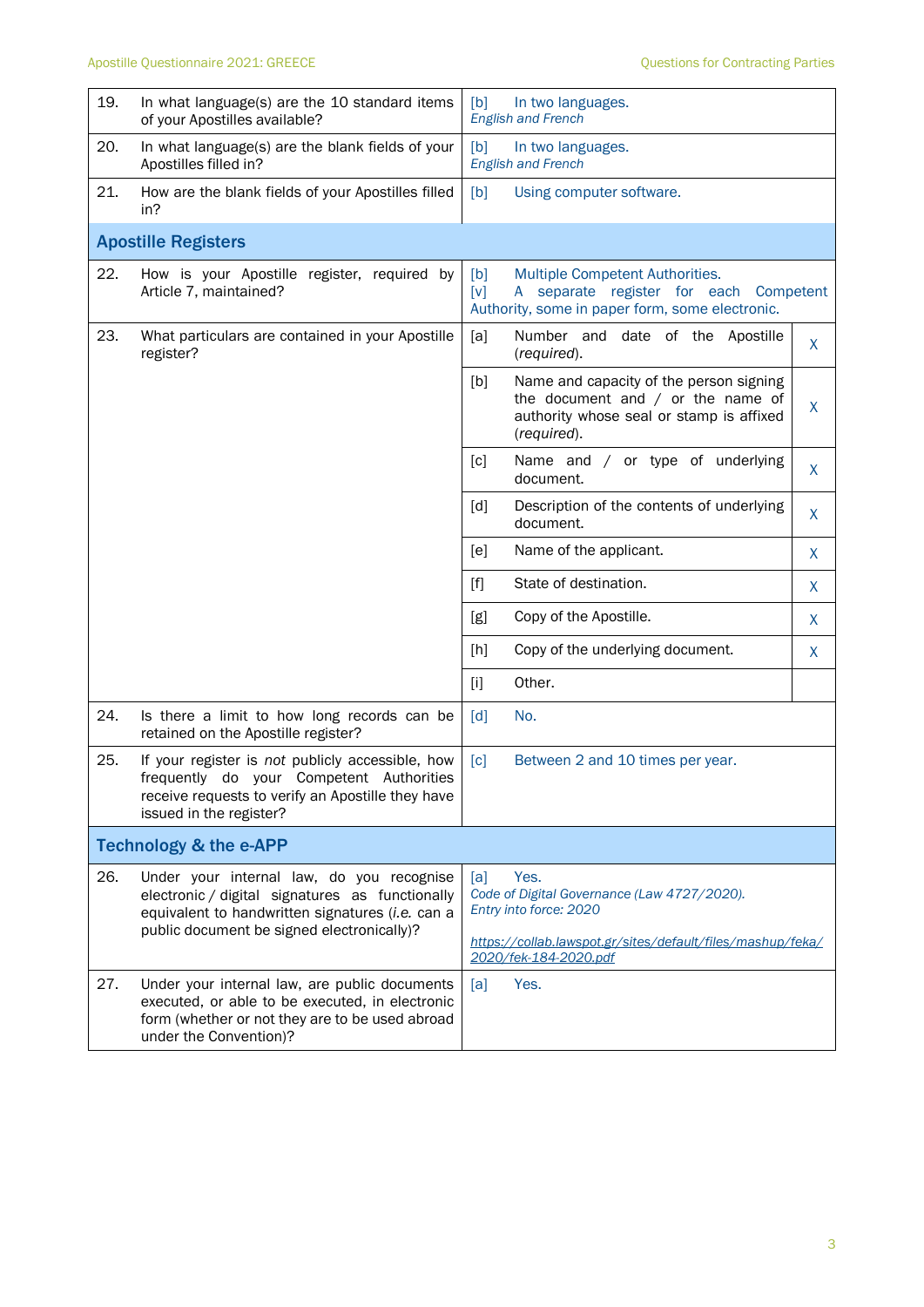| For Parties that answered yes to Q27.<br>27.1. What categories of public documents are                                                                                                                                      | [a]<br>All public documents.<br>X                                                                                                |
|-----------------------------------------------------------------------------------------------------------------------------------------------------------------------------------------------------------------------------|----------------------------------------------------------------------------------------------------------------------------------|
| executed, or able to be executed, in electronic<br>form (whether or not they are to be used abroad<br>under the Convention)?                                                                                                | [b]<br>Civil status documents (e.g. birth, death<br>marriage<br>certificates)<br>and<br>and<br>certificates of non-impediment.   |
|                                                                                                                                                                                                                             | Other<br>administrative<br>[c]<br>documents<br>(including decisions from administrative<br>tribunals or decision-making bodies). |
|                                                                                                                                                                                                                             | [d]<br>Extracts from commercial registers and<br>other registers.                                                                |
|                                                                                                                                                                                                                             | [e]<br>Notarial authentications of signatures.                                                                                   |
|                                                                                                                                                                                                                             | Other notarial acts.<br>[f]                                                                                                      |
|                                                                                                                                                                                                                             | education<br>Diplomas<br>[g]<br>other<br>and<br>documents.                                                                       |
|                                                                                                                                                                                                                             | [h]<br>Court documents, including judgments.                                                                                     |
|                                                                                                                                                                                                                             | $[1]$<br>Patents or other documents pertaining to<br>intellectual property rights.                                               |
|                                                                                                                                                                                                                             | [j]<br>Documents relating to adoptions.                                                                                          |
|                                                                                                                                                                                                                             | Translations.<br>$[{\sf k}]$                                                                                                     |
|                                                                                                                                                                                                                             | $[1]$<br>Medical or health certificates.                                                                                         |
|                                                                                                                                                                                                                             | Criminal records.<br>$\lceil m \rceil$                                                                                           |
|                                                                                                                                                                                                                             | [n]<br>Import or export licences.                                                                                                |
|                                                                                                                                                                                                                             | Certificates of origin.<br>[0]                                                                                                   |
|                                                                                                                                                                                                                             | Certificates of conformity.<br>[p]                                                                                               |
|                                                                                                                                                                                                                             | Other.<br>[q]                                                                                                                    |
| For Parties that answered yes to Q27.<br>27.2. Approximately what percentage of your public<br>documents are originally executed in electronic<br>form (whether or not they are to be used abroad<br>under the Convention)? | N/A                                                                                                                              |
| 28.<br>Do you issue e-Apostilles?                                                                                                                                                                                           | No.<br>[b]<br>We are not currently planning to implement the<br>[ii]<br>e-Apostille component.                                   |
| For Parties that answered no to Q28.<br>28.1. What challenges are you facing that may prevent                                                                                                                               | Internal law limitations.<br>[a]                                                                                                 |
| you from implementing the e-Apostille?                                                                                                                                                                                      | Judicial or administrative structure.<br>[b]                                                                                     |
|                                                                                                                                                                                                                             | Implementation challenges (e.g. lack of<br>[c]<br>resources, lack of infrastructure).                                            |
|                                                                                                                                                                                                                             | [d]<br>Cost.                                                                                                                     |
|                                                                                                                                                                                                                             | System interoperability / compatibility.<br>[e]<br>X                                                                             |
|                                                                                                                                                                                                                             | $[f]$<br>Security concerns.                                                                                                      |
|                                                                                                                                                                                                                             | Other.<br>[g]                                                                                                                    |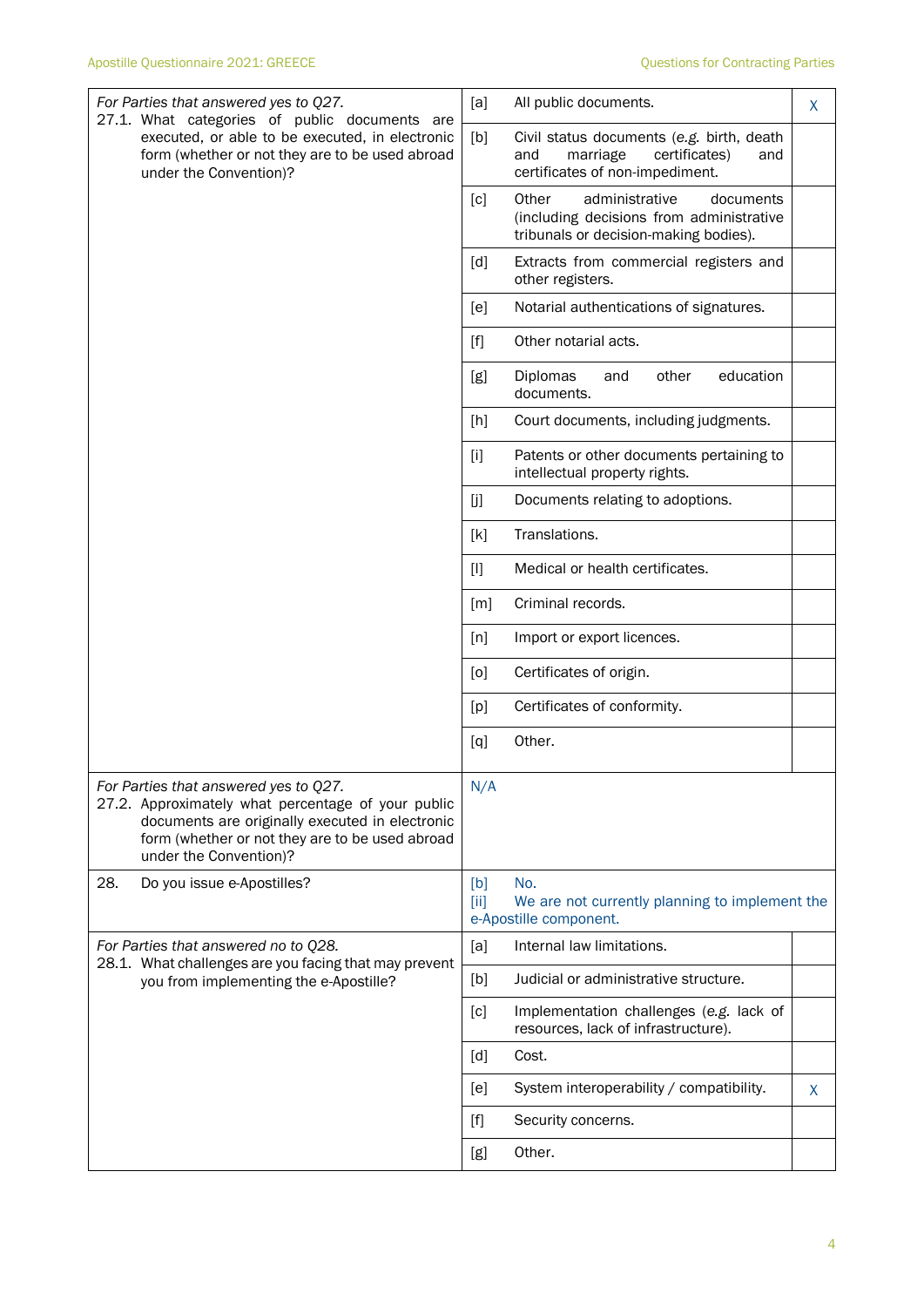| For Parties that answered no to Q28.<br>28.2. How do you issue an Apostille for a public<br>document executed in electronic form?                                 | [b]<br>By paper Apostille, attached to a hard copy of the<br>electronic public document.                   |  |  |
|-------------------------------------------------------------------------------------------------------------------------------------------------------------------|------------------------------------------------------------------------------------------------------------|--|--|
| 29.<br>Are your authorities<br>equipped to<br>accept<br>incoming e-Apostilles?                                                                                    | No.<br>$\lceil c \rceil$                                                                                   |  |  |
| 30.<br>Do you maintain an e-Register?                                                                                                                             | No.<br>[b]<br>[iii]<br>We are not currently planning to implement the<br>e-Register component.             |  |  |
| For Parties that answered no to Q30.                                                                                                                              | Internal law limitations.<br>[a]                                                                           |  |  |
| 30.1. What challenges are you facing that may prevent<br>you from implementing the e-Register?                                                                    | Judicial or administrative structure.<br>[b]                                                               |  |  |
|                                                                                                                                                                   | [c]<br>Implementation challenges (e.g. lack of<br>resources, lack of infrastructure).                      |  |  |
|                                                                                                                                                                   | $\lceil d \rceil$<br>Cost.                                                                                 |  |  |
|                                                                                                                                                                   | System interoperability / compatibility.<br>[e]<br>X                                                       |  |  |
|                                                                                                                                                                   | $[f]$<br>Security concerns.                                                                                |  |  |
|                                                                                                                                                                   | Other.<br>[g]                                                                                              |  |  |
| 31.<br>Have you been in contact with other Competent<br>Authorities that operate an e-APP component<br>and exchanged information and / or relevant<br>experience? | [b]<br>No.                                                                                                 |  |  |
| <b>Issues with Apostilles</b>                                                                                                                                     |                                                                                                            |  |  |
| 32.<br>Has an Apostille <i>issued</i> by your Competent<br>Authority ever been refused by the authorities of<br>another Contracting Party on the following        | [a]<br>Form requirements (e.g. square-shaped,<br>sides of at least nine centimetres, border,<br>ink, etc). |  |  |
| grounds:                                                                                                                                                          | The manner in which the Apostille was<br>[b]<br>affixed / attached to the underlying<br>document.          |  |  |
|                                                                                                                                                                   | [c]<br>The Apostille was not signed.                                                                       |  |  |
|                                                                                                                                                                   | $\lceil d \rceil$<br>One<br>0f<br>the<br>standard<br>more<br>or<br>informational items were not filled in. |  |  |
|                                                                                                                                                                   | The Apostille was in electronic form (an<br>[e]<br>e-Apostille).                                           |  |  |
|                                                                                                                                                                   | The underlying public document was in<br>$[f]$<br>electronic form.                                         |  |  |
|                                                                                                                                                                   | The underlying public document had<br>[g]<br>expired / was not issued within a certain<br>timeframe.       |  |  |
|                                                                                                                                                                   | The underlying document was not a<br>[h]<br>public document under the law of the<br>destination.           |  |  |
|                                                                                                                                                                   | Other.<br>$[1]$                                                                                            |  |  |
|                                                                                                                                                                   | [j]<br>Unknown.<br>X                                                                                       |  |  |
|                                                                                                                                                                   | [k]<br>No / Not applicable.                                                                                |  |  |